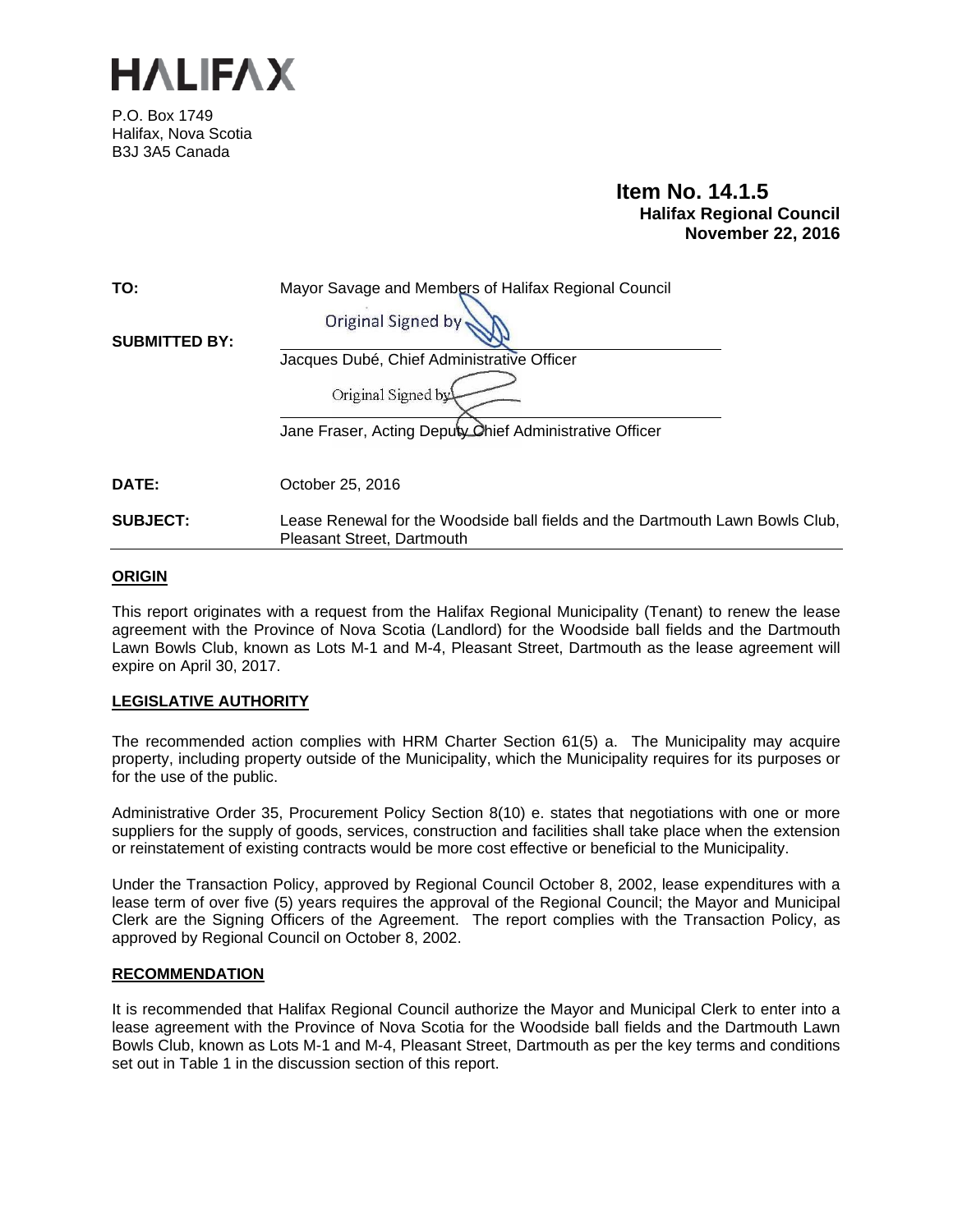# **BACKGROUND**

The Municipality has been leasing land from the Province, for the Woodside ball fields and the Dartmouth Lawn Bowls Club, known as Lot M-1, since January 1974. The rent for the land is a nominal charge of one (\$1.00) dollar per term and recreational purposes was the permitted use as outlined in the agreement.

In 2007 the Halifax Regional Municipality entered into a new ten (10) year lease agreement for Lot M-1 which included an additional piece of land, known as Lot M-4. Although the leased area increased from 3.85 acres to 9.74 acres the rent continued at a nominal rate of one (\$1.00) dollar per term. The agreement commenced on May 1, 2007, and will expire on April 30, 2017.

### **DISCUSSION**

The current land lease for the Woodside ball fields and the Dartmouth Lawn Bowls Club, Pleasant Street, Dartmouth will expire on April 30, 2017. The current agreement contains an option to renew for an additional ten (10) year term. The lands contain two scheduled HRM ballfields and a lawn bowling turf which is subleased to the Dartmouth Lawn Bowls Club (DLBC). HRM Parks and Recreation have confirmed the program requirement for these ball fields and the lawn bowling facilities.

The proposed Lease terms and conditions recommended by staff are outlined below in Table 1.

| <b>Recommended Key Lease Terms and Conditions</b> |                                                                                                                                                                                                                                                                                                                                                                                                                                                                                                                                                                                                                                                                                                                                                                |  |
|---------------------------------------------------|----------------------------------------------------------------------------------------------------------------------------------------------------------------------------------------------------------------------------------------------------------------------------------------------------------------------------------------------------------------------------------------------------------------------------------------------------------------------------------------------------------------------------------------------------------------------------------------------------------------------------------------------------------------------------------------------------------------------------------------------------------------|--|
| <b>Property Address</b>                           | Woodside ball fields and the Dartmouth Lawn Bowls Club, known as<br>Lots M-1 and M-4, Pleasant Street, Dartmouth (PID00232819)                                                                                                                                                                                                                                                                                                                                                                                                                                                                                                                                                                                                                                 |  |
| <b>Owner / Head Landlord</b>                      | Province of Nova Scotia, Transportation and Infrastructure Renewal                                                                                                                                                                                                                                                                                                                                                                                                                                                                                                                                                                                                                                                                                             |  |
| <b>Tenant</b>                                     | Halifax Regional Municipality                                                                                                                                                                                                                                                                                                                                                                                                                                                                                                                                                                                                                                                                                                                                  |  |
| Area                                              | 9.74 acres (Lot M-1 = 3.85 acres) (Lot M-4 = 5.89 acres)                                                                                                                                                                                                                                                                                                                                                                                                                                                                                                                                                                                                                                                                                                       |  |
| <b>Renewal Term</b>                               | Ten (10) years (May 1, 2017 - April 30, 2027)                                                                                                                                                                                                                                                                                                                                                                                                                                                                                                                                                                                                                                                                                                                  |  |
| <b>Commencement Date</b>                          | May 1, 2017                                                                                                                                                                                                                                                                                                                                                                                                                                                                                                                                                                                                                                                                                                                                                    |  |
| Use                                               | Recreational purposes                                                                                                                                                                                                                                                                                                                                                                                                                                                                                                                                                                                                                                                                                                                                          |  |
| <b>Base Rent</b>                                  | \$1.00 for the term of the lease                                                                                                                                                                                                                                                                                                                                                                                                                                                                                                                                                                                                                                                                                                                               |  |
| <b>Notice</b>                                     | Either party shall have the option to terminate this agreement upon<br>providing six (6) months written notice to the other party.                                                                                                                                                                                                                                                                                                                                                                                                                                                                                                                                                                                                                             |  |
| <b>Conditions</b>                                 | The tenant is responsible for all operating and maintenance<br>$\bullet$<br>costs<br>Any alterations to the building or the grounds must have prior<br>$\bullet$<br>written approval from the Landlord<br>The tenant accepts the premises on an "as is, where is" basis.<br>$\bullet$<br>The tenant may not sublet or assign all or any portion of the<br>$\bullet$<br>premises without the prior written consent of the Landlord.<br>This lease continues to be subject to a License Agreement<br>$\bullet$<br>between the Province and the Society for Supportive Housing for<br>Young Mothers for the purpose of maintaining and using the<br>lands to facilitate access to the lands owned by Licensee,<br>together with overhead utility lines and poles. |  |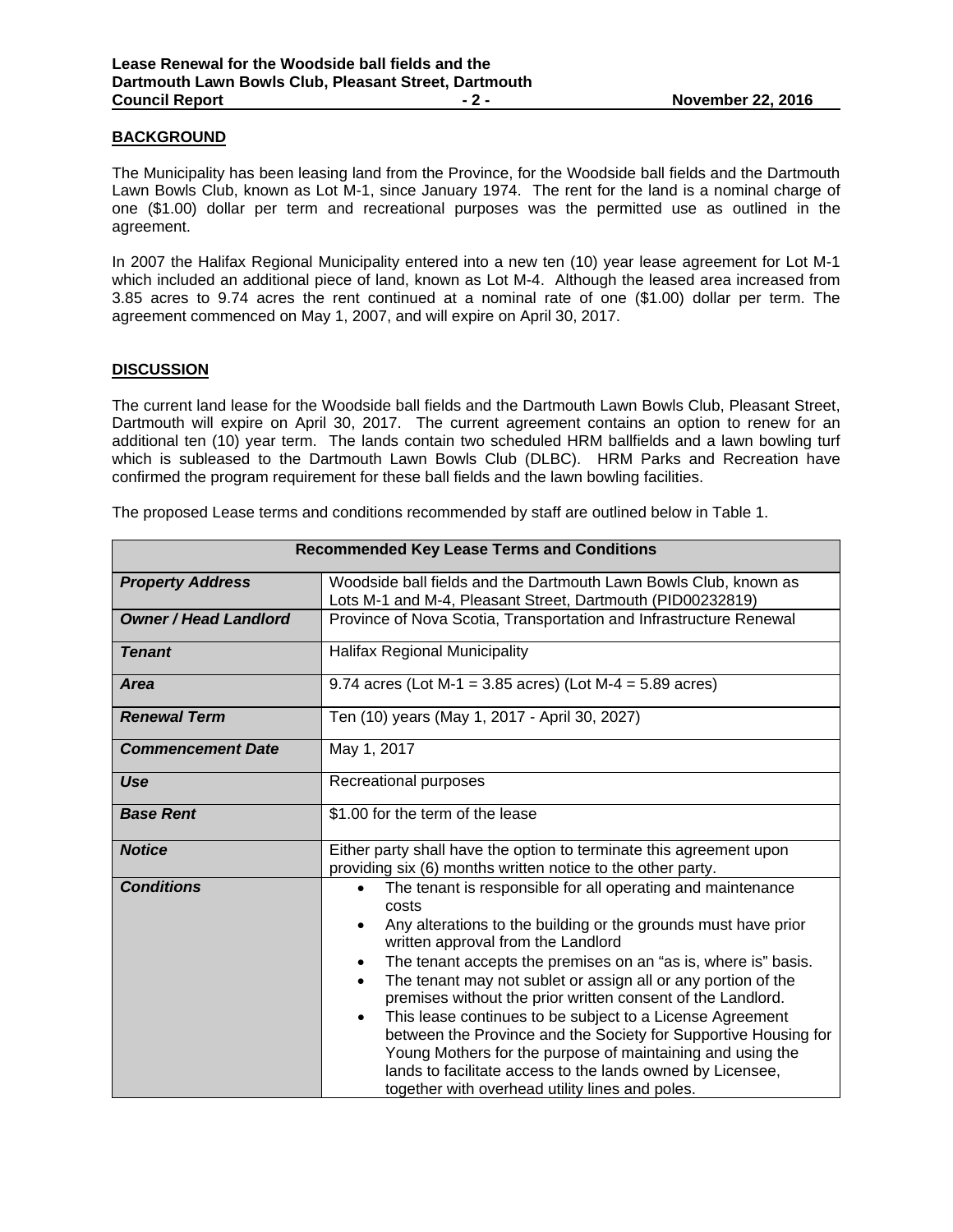# **FINANCIAL IMPLICATIONS**

The base rent for the term of this agreement is a nominal amount of \$1.00.

The tenant will continue to be responsible for all operating and maintenance costs related to the premises.

At the end of the Lease with the province the land must be returned to the original condition with all improvements removed. The Dartmouth Lawn Bowls Club shall be solely responsible for the removal of the clubhouse and related improvements and all costs associated, if HRM requires the DLBC to remove the improvements. HRM shall be responsible for all other site improvements, unless otherwise indicated.

#### **RISK CONSIDERATION**

There are no significant risks associated with the recommendations in this Report.

#### **COMMUNITY ENGAGEMENT**

Community engagement was not completed as the municipality has continually leased the premises since 1974.

#### **ENVIRONMENTAL IMPLICATIONS**

There are no known environmental implications.

#### **ALTERNATIVES**

Halifax Regional Council could recommend that Halifax Regional Municipality not lease the property.

#### **ATTACHMENTS**

Attachment A - Lot M-1 Attachment B - Lot M-4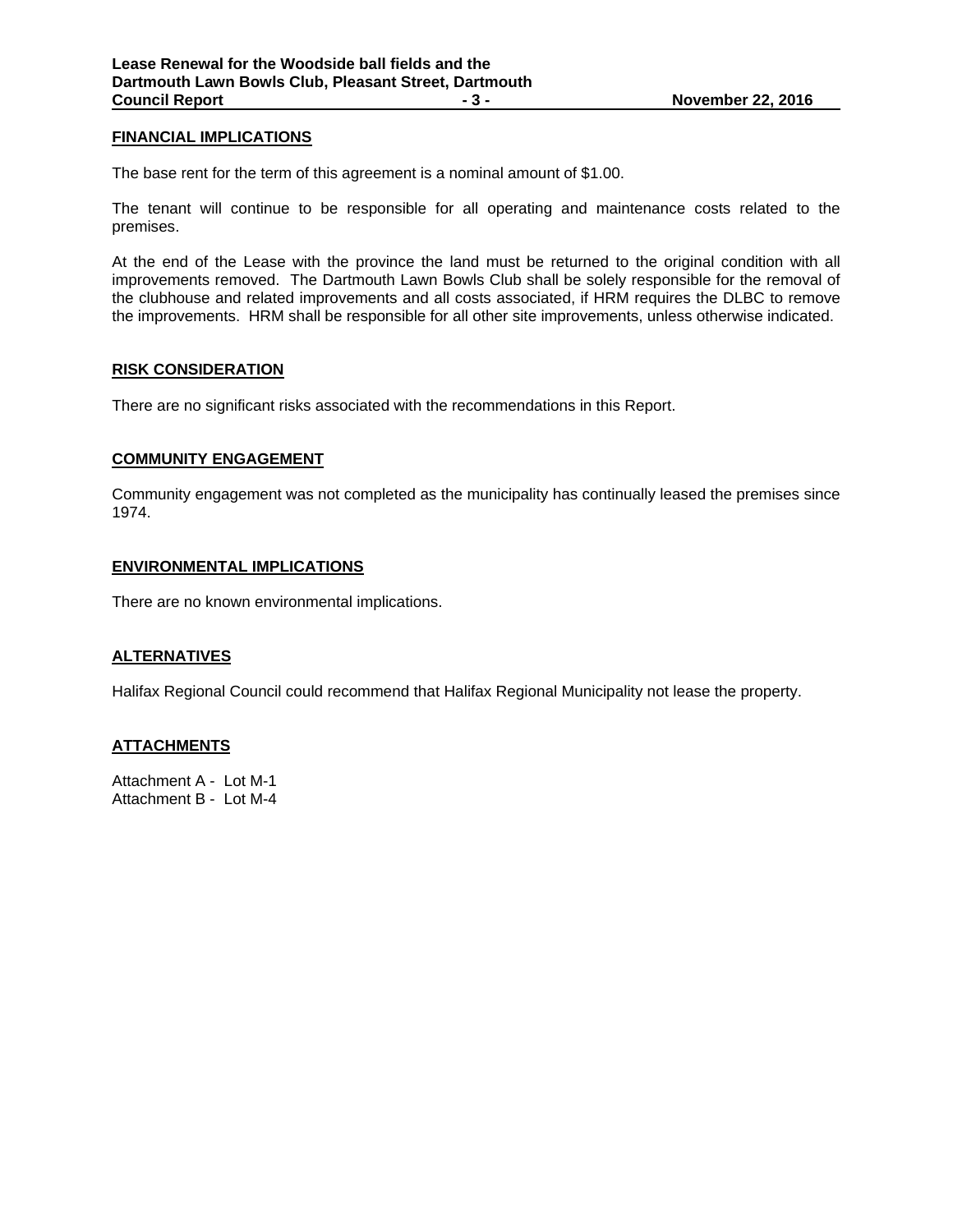\_\_\_\_\_\_\_\_\_\_\_\_\_\_\_\_\_\_\_\_\_\_\_\_\_\_\_\_\_\_\_\_\_\_\_\_\_\_\_\_\_\_\_\_\_\_\_\_\_\_\_\_\_\_\_\_\_\_\_\_\_\_\_\_\_\_\_\_\_\_

A copy of this report can be obtained online at http://www.halifax.ca/commcoun/index.php then choose the appropriate Community Council and meeting date, or by contacting the Office of the Municipal Clerk at 902.490.4210, or Fax 902.490.4208. Report Prepared by: Tara Legge, Leasing Officer, Corporate Real Estate, Operations Support, 902.490.8442 Report Reviewed by: Marcia Connolly, Leasing & Tenant Services Manager, Corporate Real Estate, Operations Support 902.490.5935; ÷. Report Approved by: Ray Walsh, Manager, Parks, Parks and Recreation, 902. Report Approved by: Michael Wile, Acting Manager Corporate Real Estate, Operations Support, 902.490.5521 Report Approved by: Brad Anguish, Director, Parks & Recreation, 902.490.4933 Report Approved by: Peter Stickings, Acting Director of Operations Support, 902.476.8237  $\overline{\phantom{a}}$  , and the set of the set of the set of the set of the set of the set of the set of the set of the set of the set of the set of the set of the set of the set of the set of the set of the set of the set of the s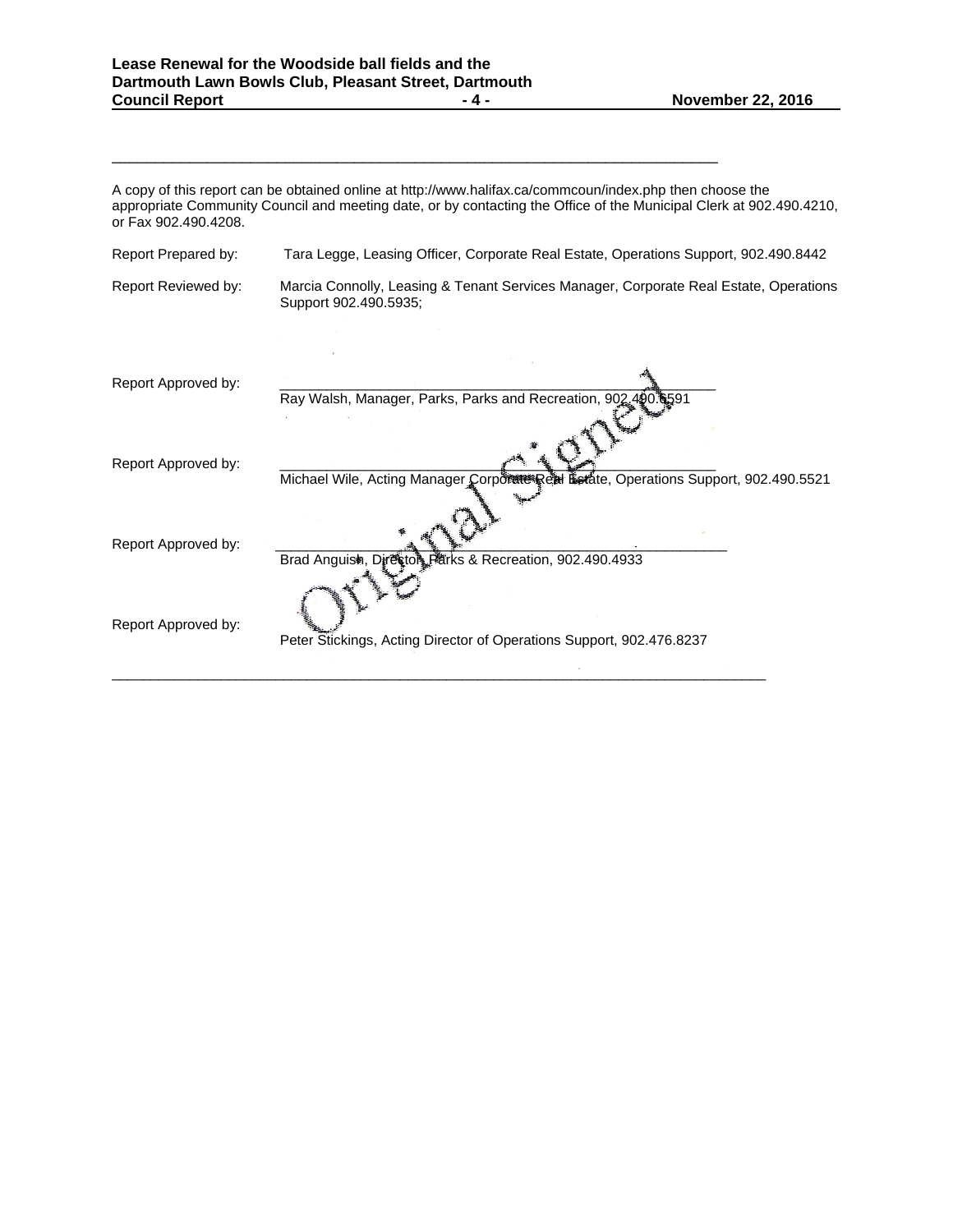# **HALIFAX**

# **ATTACHMENT "A" Lot M-1**